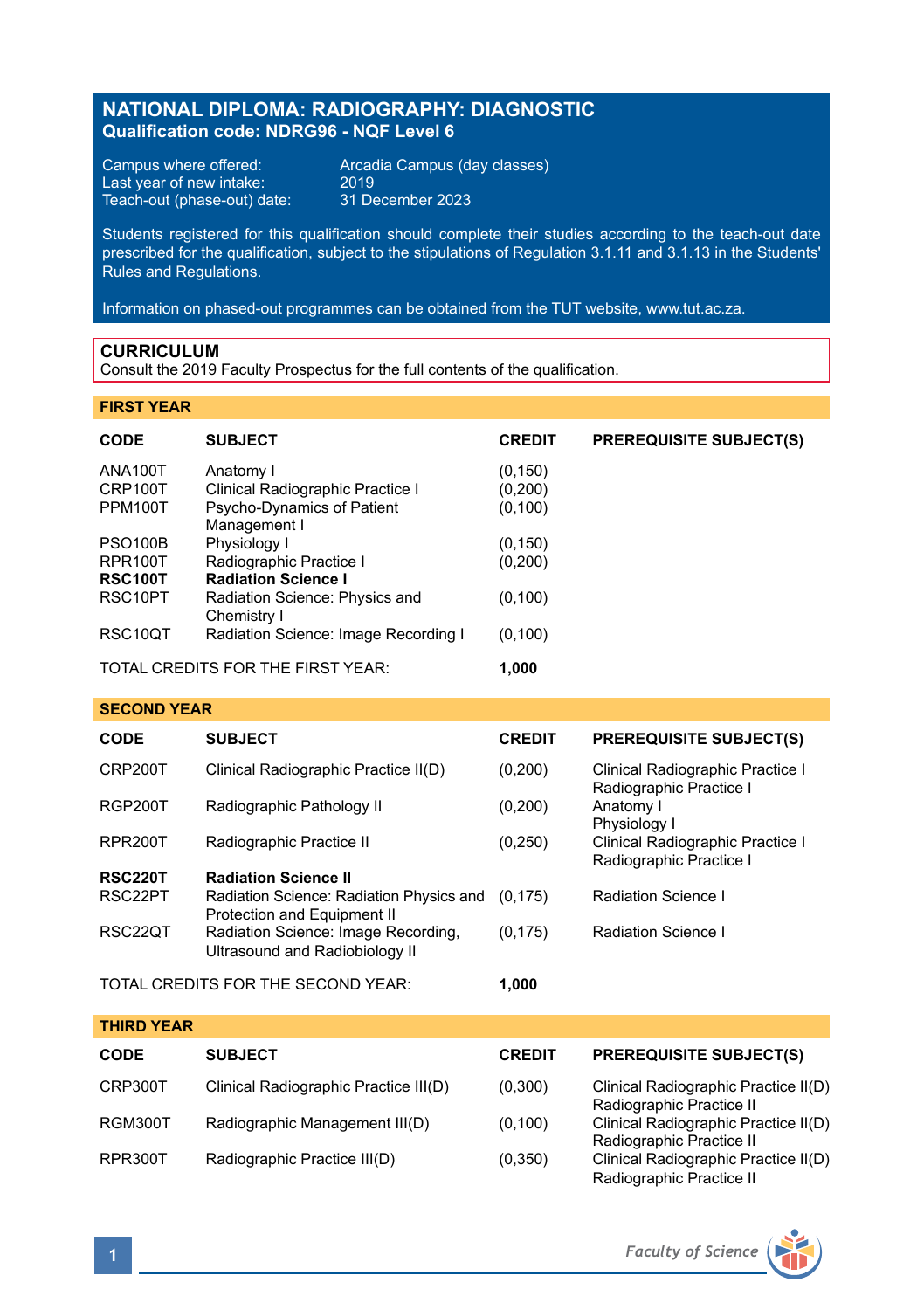| <b>RSC300T</b> | <b>Radiation Science III(D)</b>                                       |          |                             |
|----------------|-----------------------------------------------------------------------|----------|-----------------------------|
| RSC30PT        | Radiation Science: Specialised                                        | (0, 125) | <b>Radiation Science II</b> |
| RSC30QT        | Equipment III(D)<br>Radiation Science: Image Recording III(D) (0,125) |          | <b>Radiation Science II</b> |
|                | TOTAL CREDITS FOR THE THIRD YEAR:                                     | 1.000    |                             |
|                | TOTAL CREDITS FOR THE QUALIFICATION:                                  | 3.000    |                             |

# **SUBJECT INFORMATION (OVERVIEW OF SYLLABUS)**

The syllabus content is subject to change to accommodate industry changes. Please note that a more detailed syllabus is available at the Department or in the study guide that is applicable to a particular subject. At time of publication, the syllabus content was defined as follows:

# **A**

## **ANATOMY I (ANA100T) 1 X 3-HOUR PAPER**

# *(Subject custodian: Department of Biomedical Sciences)*

An integrated study of the human body systems. (Total tuition time:  $\pm$  153 hours)

## **C**

# **CLINICAL RADIOGRAPHIC PRACTICE I (CRP100T) PRACTICAL EXAMINATION**

*(Subject custodian: Department of Biomedical Sciences)*

Application of Radiographic Practice I in the imaging department. Work-integrated learning and continuous clinical assessment are conducted in Health Professions Council of South Africa (HPCSA), approved clinical settings. (Total tuition time: ± 204 hours, continuous)

# **CLINICAL RADIOGRAPHIC PRACTICE II(D) (CRP200T) PRACTICAL EXAMINATION**

# *(Subject custodian: Department of Biomedical Sciences)*

Application of Radiographic Practice II in the imaging department. Work-integrated learning and continuous clinical assessment are conducted in Health Professions Council of South Africa (HPCSA), approved clinical settings. (Total tuition time: ± 117 hours, continuous)

### **CLINICAL RADIOGRAPHIC PRACTICE III(D) (CRP300T) PRACTICAL EXAMINATION** *(Subject custodian: Department of Biomedical Sciences)*

Application of Radiographic Practice III in the imaging department. Work-integrated learning and continuous clinical assessment are conducted in Health Professions Council of South Africa (HPCSA), approved clinical settings. (Total tuition time: ± 224 hours, continuous)

## **P**

## **PHYSIOLOGY I (PSO100B) 1 X 3-HOUR PAPER**

## *(Subject custodian: Department of Biomedical Sciences)*

Introduction to homeostasis. Cytology (cell membrane, membrane transport mechanisms, organelles). Nervous system (neural tissue, action potentials, synapses, neurotransmitters, spinal cord functions, brain area functions, cranial and spinal nerves, cerebrospinal fluid. Sensory system (sensory concepts, skin-based receptors, pain perception, gustation, olfaction, hearing, equilibrium, vision). Endocrinology (hypothalamus, pituitary gland, thyroid gland, parathyroid glands, adrenal cortex, adrenal medulla, pancreas, bone growth, ossification mechanisms, healing of fractures). Male reproductive system (spermatogenesis, hormonal control). Female reproductive system (oogenesis, menstrual cycle, fertilisation, implantation, hormonal changes during pregnancy, menopause). Cardiovascular system (cardiac conduction system, chronotropic effects, vascular blood flow, blood pressure, physiological shock, lymph flow, hemopoiesis, ABO blood groups, hemostasis). Immunology (inflammation, lymphocytes). Respiratory system (ventilation, external respiration, gaseous transport, internal respiration, neural control of ventilation). Urinary system (renal circulation, urine formation, water balance, micturition). Digestive system (gastrointestinal tract wall, digestion and absorption of nutrients). (Total tuition time: ± 100 hours)

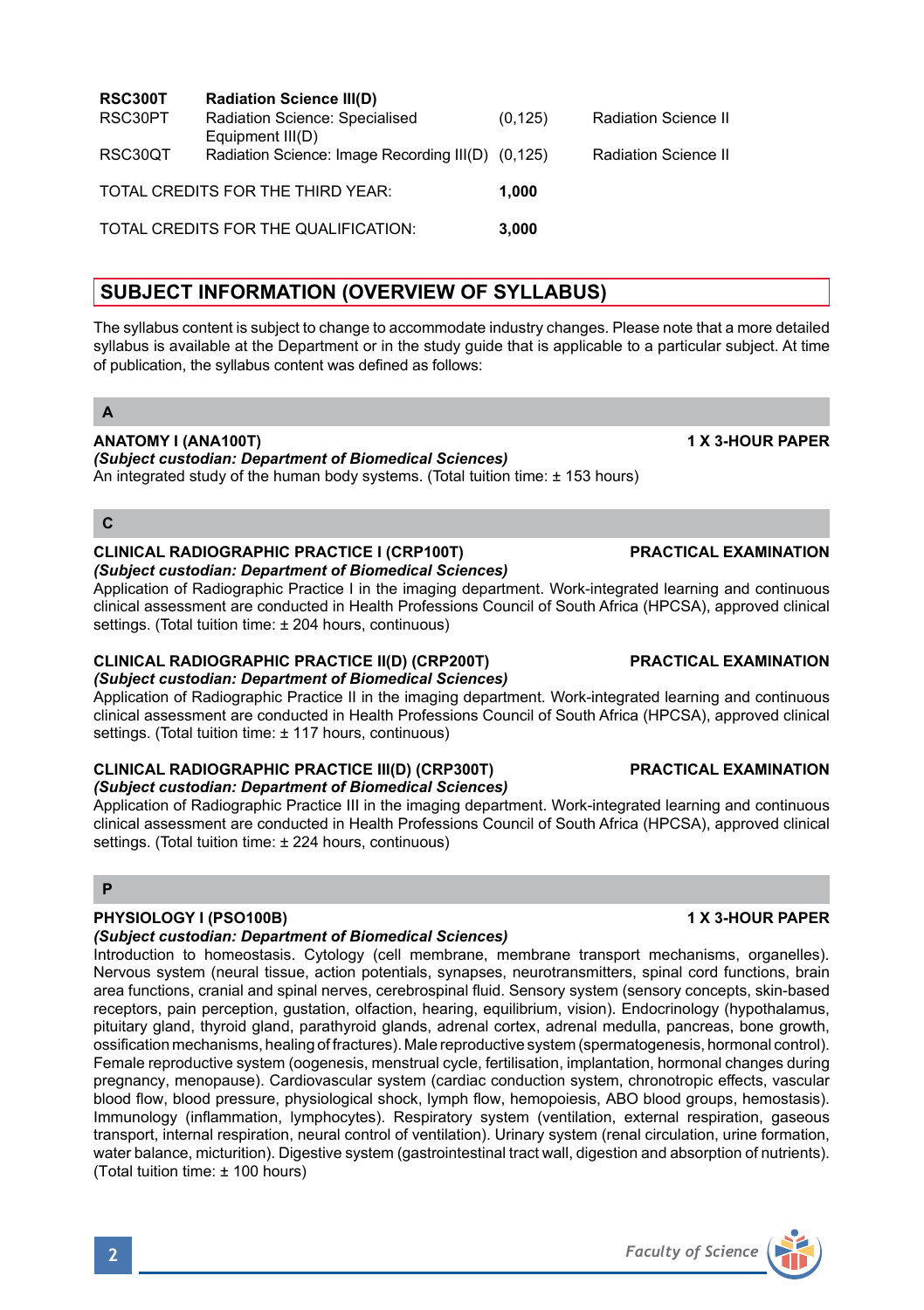## **PSYCHO-DYNAMICS OF PATIENT MANAGEMENT I (PPM100T) 1 X 3-HOUR PAPER**

*(Subject custodian: Department of Biomedical Sciences)*

Professionalism, ethics, developmental psychology and applied psychology. (Total tuition time: ± 102 hours)

# **R**

### **RADIATION SCIENCE: IMAGE RECORDING I (RSC10QT) 1 X 3-HOUR PAPER** *(Subject custodian: Department of Biomedical Sciences)*

Basic theory of the facets of the imaging process in a conventional and digital radiographic environment. (Total tuition time: ± 102 hours)

### **RADIATION SCIENCE: IMAGE RECORDING III(D) (RSC30QT) 1 X 3-HOUR PAPER** *(Subject custodian: Department of Biomedical Sciences)*

More advanced theory and practice of image recording and its application to diagnostic radiography, such as duplication, photographic subtraction, macroradiography, quality assurance, fluoroscopy, photofluorography, digital radiography, wet and dry laser printer. (Total tuition time: ± 94 hours)

## **RADIATION SCIENCE: IMAGE RECORDING, ULTRASOUND AND 2 X 3-HOUR PAPER RADIOBIOLOGY II (RSC22QT)**

## *(Subject custodian: Department of Biomedical Sciences)*

More advanced theory and practice of image recording in diagnostic radiography, such as sensitometry, luminescence exposure factors. Basic principles of ultrasound and the introduction to radiobiology. (Total tuition time: ± 155 hours)

### **RADIATION SCIENCE: PHYSICS AND CHEMISTRY I (RSC10PT) 1 X 3-HOUR PAPER** *(Subject custodian: Department of Physics)*

Principles of mechanics, heat, optics and electricity that form a basis for Radiation Science II and Radiation Science III(D). Basic introduction to chemistry and concepts of the structure of matter. (Total tuition time:  $± 102$  hours)

# **RADIATION SCIENCE: RADIATION PHYSICS AND PROTECTION AND 2 X 3-HOUR PAPER EQUIPMENT II (RSC22PT)**

## *(Subject custodian: Department of Physics)*

Electricity supply to X-ray machines, X-ray tube designs, including X-ray circuity and imaging components. The atomic structure and electromagnetic rays. The excitation of X-rays, attenuation and interaction of radiation with matter, radiation risks and radiation protection in all X-ray departments. (Total tuition time: ± 155 hours)

### **RADIATION SCIENCE: SPECIALISED EQUIPMENT III(D) (RSC30PT) 1 X 3-HOUR PAPER** *(Subject custodian: Department of Physics)*

Specialised X-ray tubes and utility purposes. Specialised equipment for dentistry, mammography, fluoroscopic, tomographic, magnetic resonance imaging. Digital equipment as applicable to conventional radiography and tomography. Principles of quality control. (Total tuition time: ± 94 hours)

## **RADIOGRAPHIC MANAGEMENT III(D) (RGM300T) 1 X 3-HOUR PAPER**

# *(Subject custodian: Department of Management and Entrepreneurship)*

The principles of management and administration of a diagnostic imaging department, stock control and planning. Basic managerial skills and techniques. (Total tuition time: ± 75 hours)

# **RADIOGRAPHIC PATHOLOGY II (RGP200T) 1 X 3-HOUR PAPER**

# *(Subject custodian: Department of Biomedical Sciences)*

A study of disease processes in the different body systems, with special emphasis on the radiographic appearance of diseases. (Total tuition time: ± 177 hours)

# **RADIOGRAPHIC PRACTICE I (RPR100T) 1 X 3-HOUR PAPER**

# *(Subject custodian: Department of Biomedical Sciences)*

Basic principles of diagnostic radiographic technique, including routine projections of structures of the body. Introduction to radiation oncology, nuclear medicine and ultrasound. The general responsibility of a radiographer towards the patient. (Total tuition time: ± 204 hours)